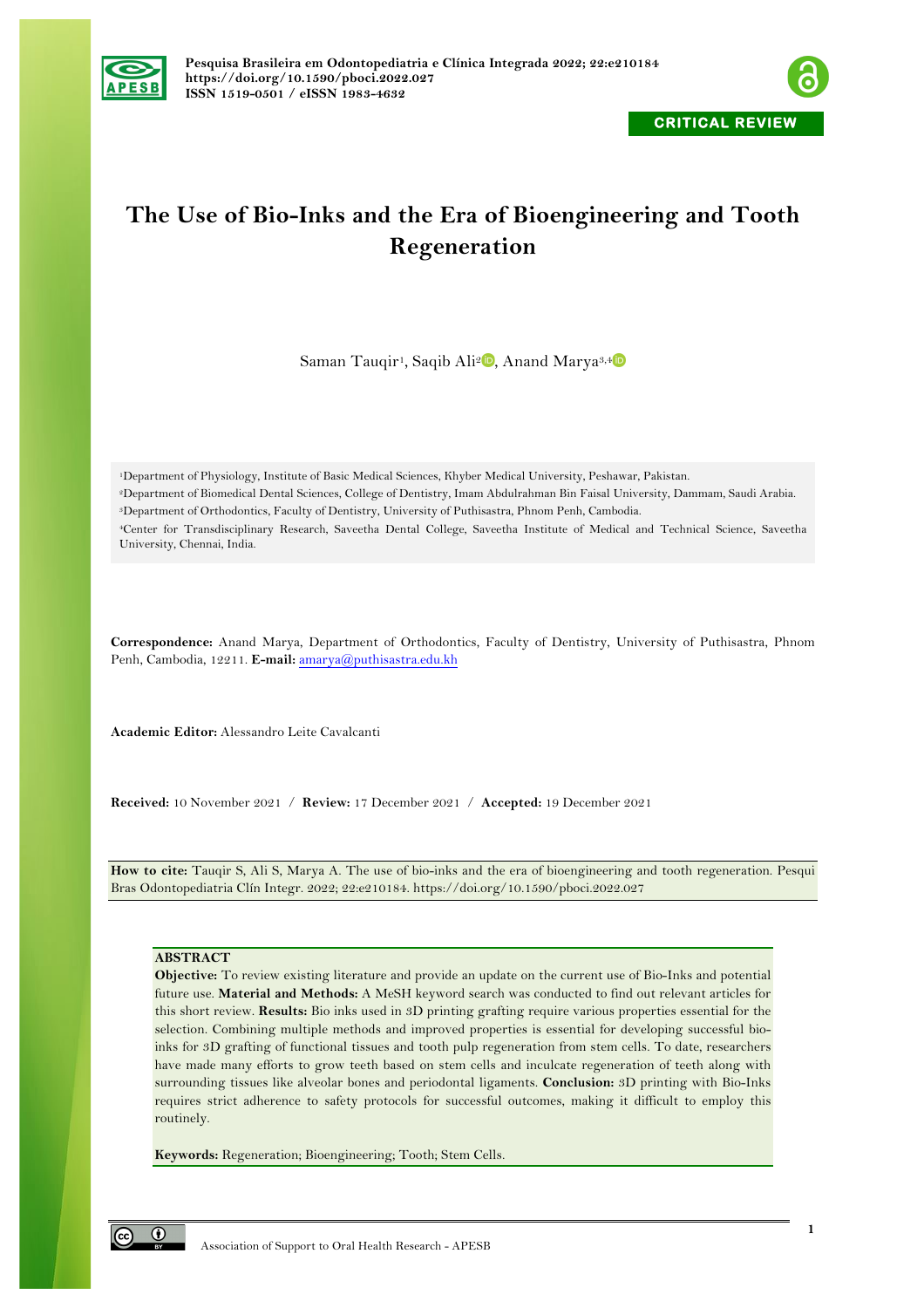## **Introduction**

Dental caries is considered to be one of the most common causes of early tooth loss if left untreated [1]. Therefore, nonbiological (artificial) dental implants are being increasingly used to manage tooth loss [2]. This treatment modality is standard because the approach focuses on rapid recovery from tooth loss and promises a natural appearance. Nevertheless, differences exist between a natural tooth and an artificial implant, which might frequently cause alveolar tooth loss  $\lceil 2 \rceil$ .

Around 64% of the patients undergo alveolar bone loss after receiving a dental implant within two months of the treatment [3]. To solve the issues, researchers are working on developing cell-based artificial teeth that have the same physiological properties as natural teeth, which can be used as an alternative to dental implants.

## **Tooth Regeneration**

The demand for tissue regeneration and transplantation of tissues and organs is increasing with every passing day. Recent advancements in the field of bioengineering, along with regenerative medicine, have made it possible to regenerate various damaged body parts of functioning organs. 3D bioprinting has made it possible to rehabilitate tissues and organs. It has revolutionized the world of tissue engineering over the past few decades. Since 1990 researchers have been working on skin regeneration, tissue grafting, and biofabrication. For decades 3D bioprinting has been used by micro engineers in manufacturing tissue structures from stem cells [4,5]. In recent decades, 3D printing has been used in the bio-fabrication of functional organs and working tissues advancing the medical field. Bio inks used in 3D printing grafting require various properties essential for the selection. Combining multiple methods and improved properties is necessary for developing successful bio-inks for 3D grafting of functional tissues and tooth pulp regeneration from stem cells  $\lceil 5 \rceil$ .

To date, researchers have made many efforts to grow teeth based on stem cells and inculcate regeneration of teeth along with surrounding tissues like alveolar bones and periodontal ligaments [6]. In addition, bioengineers and oral biologists frequently carry out studies based on tooth germ, aiming to implant stem cells into animals and study successive tooth formation [7]. These methods ensure the formation of composite tissue, which is similar to a real-life human tooth (Figure 1).



**Figure 1. The Bio-engineering process.**

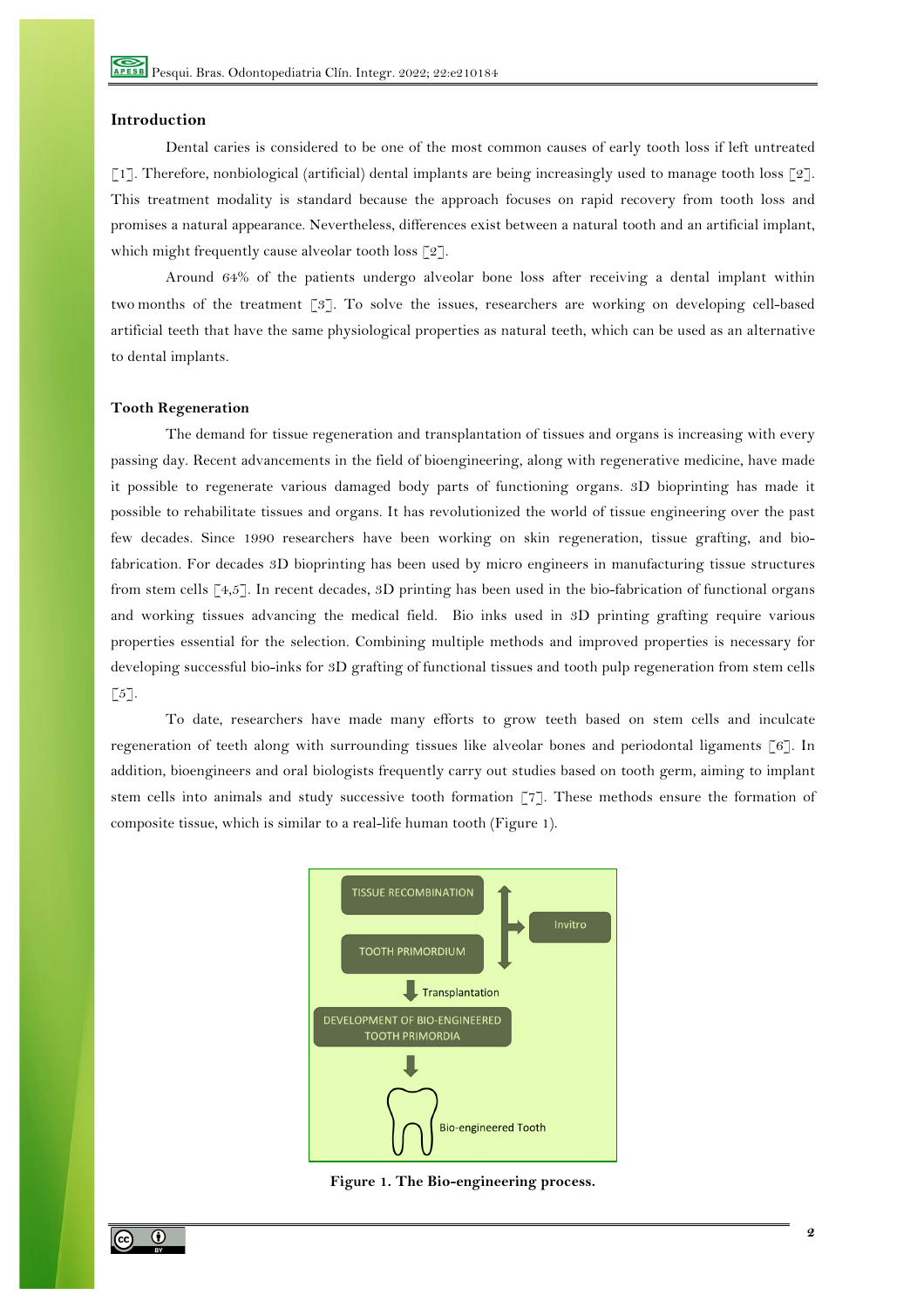Scaffold-based methods are commonly introduced for artificial tooth regeneration stem cells [8]. These methods have been reported to be successful in producing somewhat tooth-shaped tissues but failed to produce a patient-specific tooth shape composite tissue composed of pulp, dentin, and enamel [9]. Studies focused on achieving structural and compositional similarities between a fabricated tooth and a threedimensional (3D) patient-specific tooth is pivotal for future clinical applications. Furthermore, there are limitations to tooth germ-based approaches; it is difficult to control the size and shape of the tooth, and it is hard to culture the primary biological sources for the preparation of germ structures. Lastly, scaffold-based methods are not suitable for regenerating tooth alike tissues for the reason that it cannot meticulously replace various cells in a proper pre-defined manner.

In tooth tissue engineering, the shape and design of the tooth must be patient-specific, as it is essential for clinical applications. Different problems can arise during some dental treatments, especially orthodontics. If the size and shape of the tooth are not matched correctly, this can also lead to diverse issues like facial asymmetry, problems in speech pronunciation, and impaired mastication [10,11]. Researchers used Computed tomography CT and applied it to data in 3D bioprinting, which was then converted to a printing code. This successfully illustrated that bio-ink and 3D hybrid bioprinting were used to design 3D patient-specific cellular components of tooth tissue in a pre-defined manner [5]. Researchers have developed various bio-inks to fabricate different tissues so that their characteristics match those of human body tissues and organs.

# **Conclusion**

Despite 3D printing becoming more affordable in the past few years, there are several costs involved that include materials, equipment maintenance, and the requirement of highly skilled professionals. It also requires strict adherence to safety protocols for successful outcomes, making it difficult to employ this routinely. However, these costs should come down with time, and this technology should have an everincreasing role in dentistry in the future.

# **Authors' Contributions**

| S <sub>1</sub>                                                                                                                          |  |                                       | Conceptualization, Methodology, Formal Analysis, Investigation, Data Curation, Writing - |
|-----------------------------------------------------------------------------------------------------------------------------------------|--|---------------------------------------|------------------------------------------------------------------------------------------|
|                                                                                                                                         |  |                                       | Original Draft and Writing - Review and Editing.                                         |
| <b>SA</b>                                                                                                                               |  | https://orcid.org/0000-0002-2421-0753 | Conceptualization, Methodology, Formal Analysis, Investigation, Data Curation, Writing - |
|                                                                                                                                         |  |                                       | Original Draft and Writing - Review and Editing.                                         |
| AM                                                                                                                                      |  | https://orcid.org/0000-0003-2009-4393 | Conceptualization, Methodology, Formal Analysis, Investigation, Data Curation, Writing - |
|                                                                                                                                         |  |                                       | Original Draft and Writing - Review and Editing.                                         |
| All authors declare that they contributed to critical review of intellectual content and approval of the final version to be published. |  |                                       |                                                                                          |

## **Financial Support**

None.

# **Conflict of Interest**

The authors declare no conflicts of interest.

#### **Data Availability**

The data used to support the findings of this study can be made available upon request to the corresponding author.

## **References**

[1] Hyde S, Dupuis V, Mariri BP, Dartevelle S. Prevention of tooth loss and dental pain for reducing the global burden of oral diseases. Int Dent J 2017; 67(Suppl 2):19-25. https://doi.org/10.1111/idj.12328